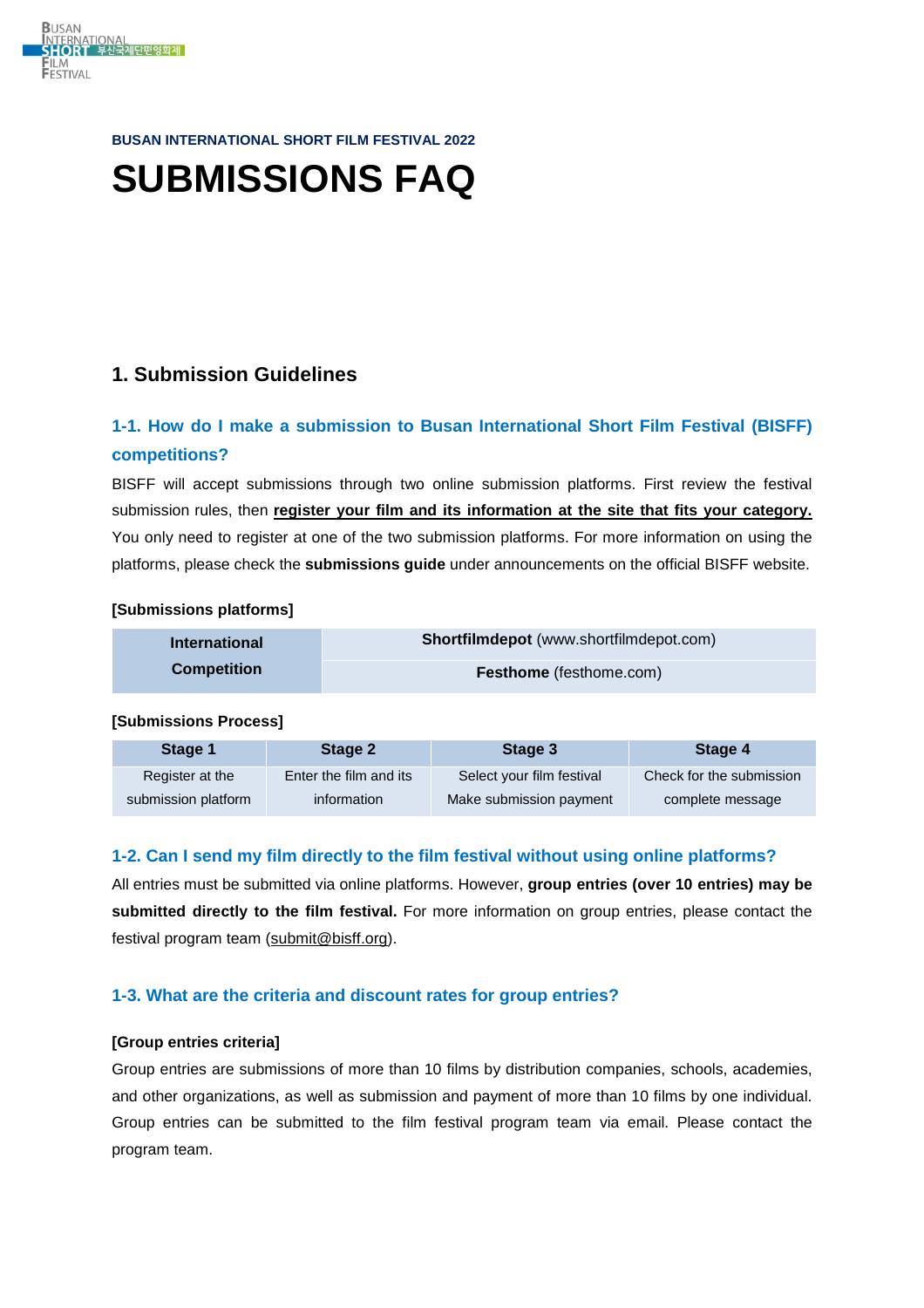

## **[Discount rate]**

Discount rates apply to group entries with more than 20 films, as follows:

| <b>Criteria</b>      | Over 20 films l | Over 40 films |
|----------------------|-----------------|---------------|
| <b>Discount Rate</b> | 20% discount    | 30% discount  |

#### **1-4. Can I withdraw my submission?**

Yes. If you wish to withdraw your submission for reasons such as the film being premiered at another film festival, you may do so after discussing with the film festival. If you wish to withdraw, please make sure to contact the film festival program team first. However, once a film is selected as a finalist for competition it cannot be withdrawn and **the submission fee will not be refunded even if the submission is withdrawn**. Please check the submission rules carefully before making your submission.

## **2. Submission Criteria**

#### **2-1. What is the criteria for running time?**

All short films under 30 minutes may enter, even extreme-short films.

#### **2-2. Can I submit short films taken on my mobile phone?**

**Yes**. Short films taken on mobile phones can be entered as long as the screening format (MOV or DCP) is correct.

## **2-3. Is there a limit to the number of films that can be submitted per director?**

**No, there is no limit**. As long as each film meets the entry requirements, more than one film by the same director may be submitted. However, if more than one film is entered in one submission platform, registration and payment must be made for each film.

## **2-4. Can a film that has already been screened or awarded at another film festival be submitted?**

**Yes.** All films that meet the entry requirements may be submitted, even if it was screened or awarded at another film festival.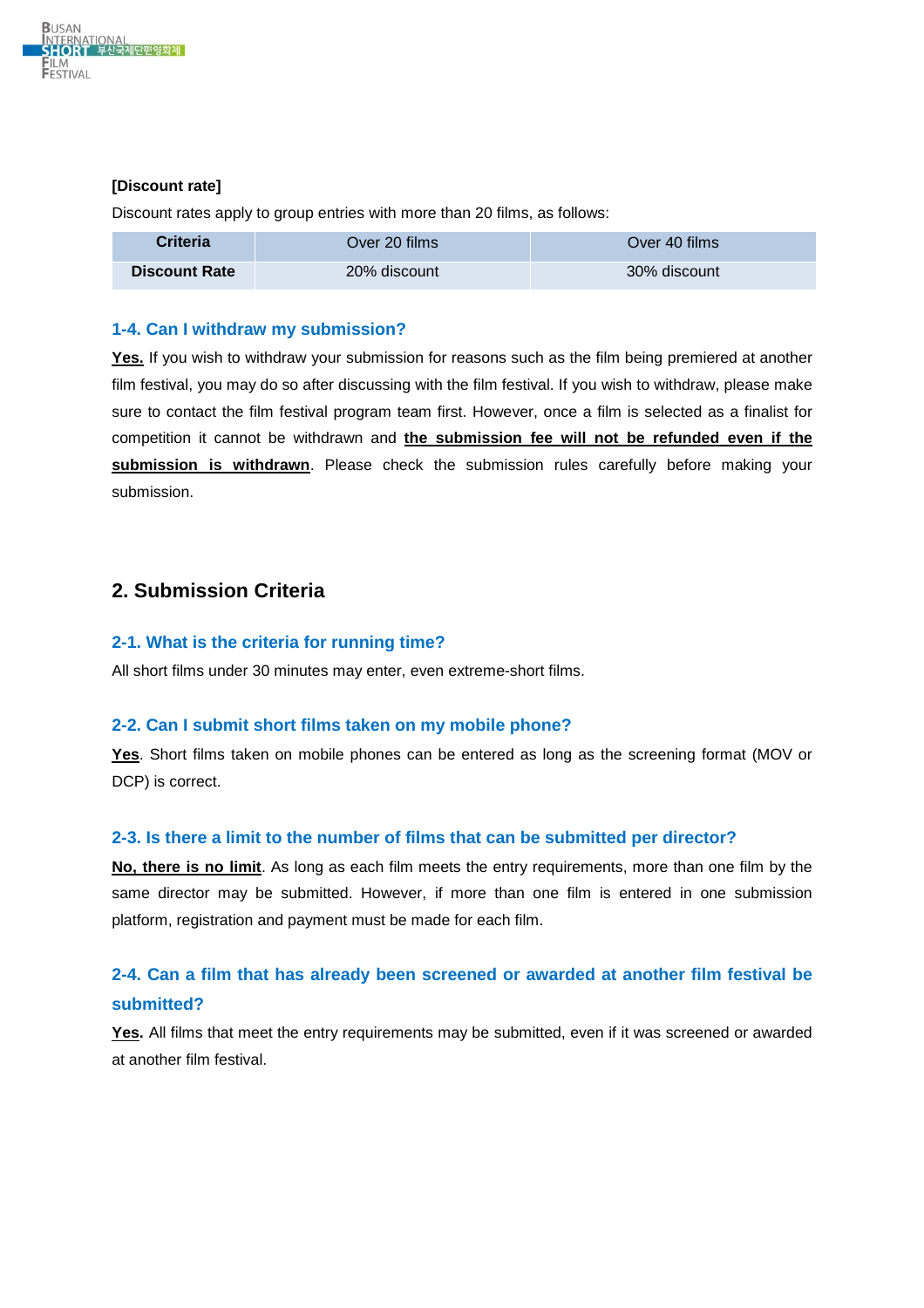

# **3. Selection and Results**

## **3-1. How are films selected for International Competition and Korean Competition?**

Pre-selection for the competition sections will be held in 2 stages.

At **Stage 1**, pre-selection jury will select films for each competition section (Less than 15% of total submissions will be selected), and the selected films will move to stage 2. **Stage 2** is comprised of 3 to 5 pre-selection jury who will individually review the selection from stage 1. Finalists will be selected through a final preliminary meeting.

## **3-2. When will the competition selection results be announced?**

BISFF will **announce the final selection of the competition on February 24, 2022**. (If this date is changed for some reason, the new date will be announced on the website.) Once the selection is announced, we will notify each contestant via email or online submission platform message.

## **3-3. How many finalists will be selected for each competition?**

**A total of 60 finalists will be selected, including 40 for the international competition and 20 for the Korean competition.** However, the number of finalists may change during the selection process.

## **4. Online Platforms for Submissions**

## **4-1. What if I don't have a poster image to upload on Festhome?**

If you don't have a poster image, you can **upload a still cut (representing the film) instead**.

## **4-2. Can I upload a link to my film on Festhome?**

**Yes**. There are 2 ways to upload films on Festhome: 1) uploading the films directly to the website, and 2) linking a film already uploaded on another webpage.

**TIP.** It may take a long time to convert video files when uploading film directly to Festhome. Therefore, we recommend that you use your link if you have an existing video link.

- 1) Uploading directly to Festhome
- 2) Linking to your film: Dropbox, Vimeo, YouTube

# **4-3. What should I do if I keep getting error messages while making a submission at the online platforms?**

Please make sure that you have entered all the required information according to the submission guide. If you have entered all the information correctly and still receive error messages, please contact the film festival program team.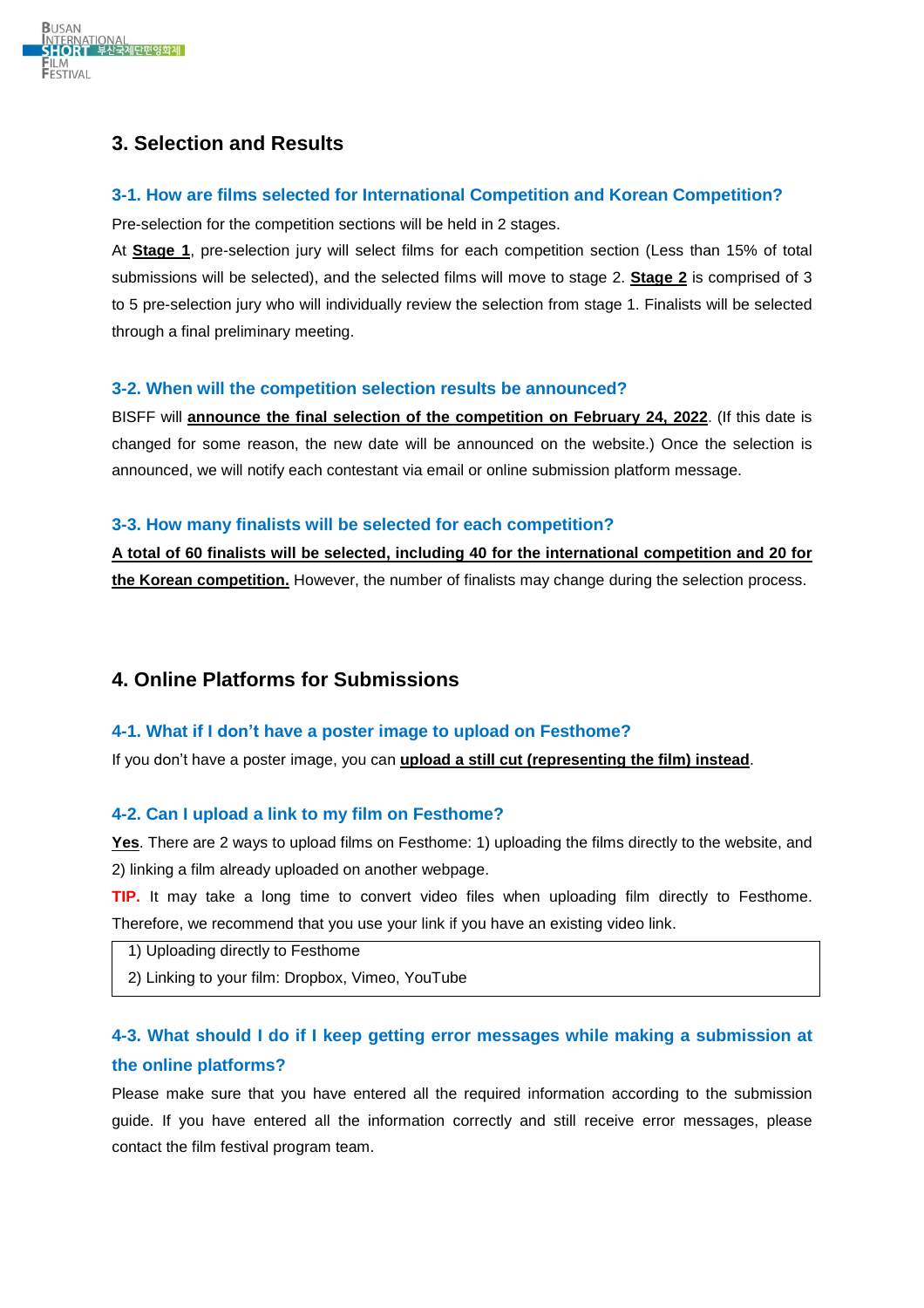

## **4-4. Will I be notified when my submission is complete?**

Yes. Once the submission has been confirmed, we will send you a confirmation via online submission platform's messaging system or email within 1-2 weeks. If it has been over 2 weeks since you completed your submission and you have not been notified, please contact the film festival program team.

## **5. Submission Fee**

## **5-1. How can I pay for my submission fee?**

You will need a credit card or a debit card that can be used overseas. (Cards accepted: Visa, MasterCard, American Express, UnionPay)

## **5-2. How much is the submission fee?**

|                              | <b>Regular Deadline</b> | <b>Final Deadline</b> |
|------------------------------|-------------------------|-----------------------|
| <b>Deadlines</b>             | 30 November, 2021       | 5 January, 2022       |
| International<br>Competition | $\epsilon$ 8 / Film     | €11 / Film            |

※Our submission platforms add their own fee (Shortfilmdepot: €3 / Festhome €2).

## **5-3. Why is the submission fee based on the Euro rather than the Korean currency?**

Since the online submission platforms **are based in Europe, fees are based on the Euro (EUR)**. On the other hand, group entries will be made directly to BISFF, so group submission fees will be based on the Korean currency (KRW) rather than the Euro (EUR).

# **5-4. Is there a separate fee for using online submission platforms and for submissions?**

**Yes.** Submissions to BISFF must be made through the "online submission platform" and user fees must be paid to use the sites. The "site fee" is 3 EUR for Shortfilmdepot and 2 EUR for Festhome.

# **5-5. How do I pay the submission fee if I do not have a credit card that can be used overseas?**

If you don't have a credit card that can be used overseas, **you can pay the submission fee by making a direct deposit to BISFF**. Be mindful that by using this method, you will be charged for an **administrative fee**. If you would like to make a direct deposit payment, please contact the film festival program team.